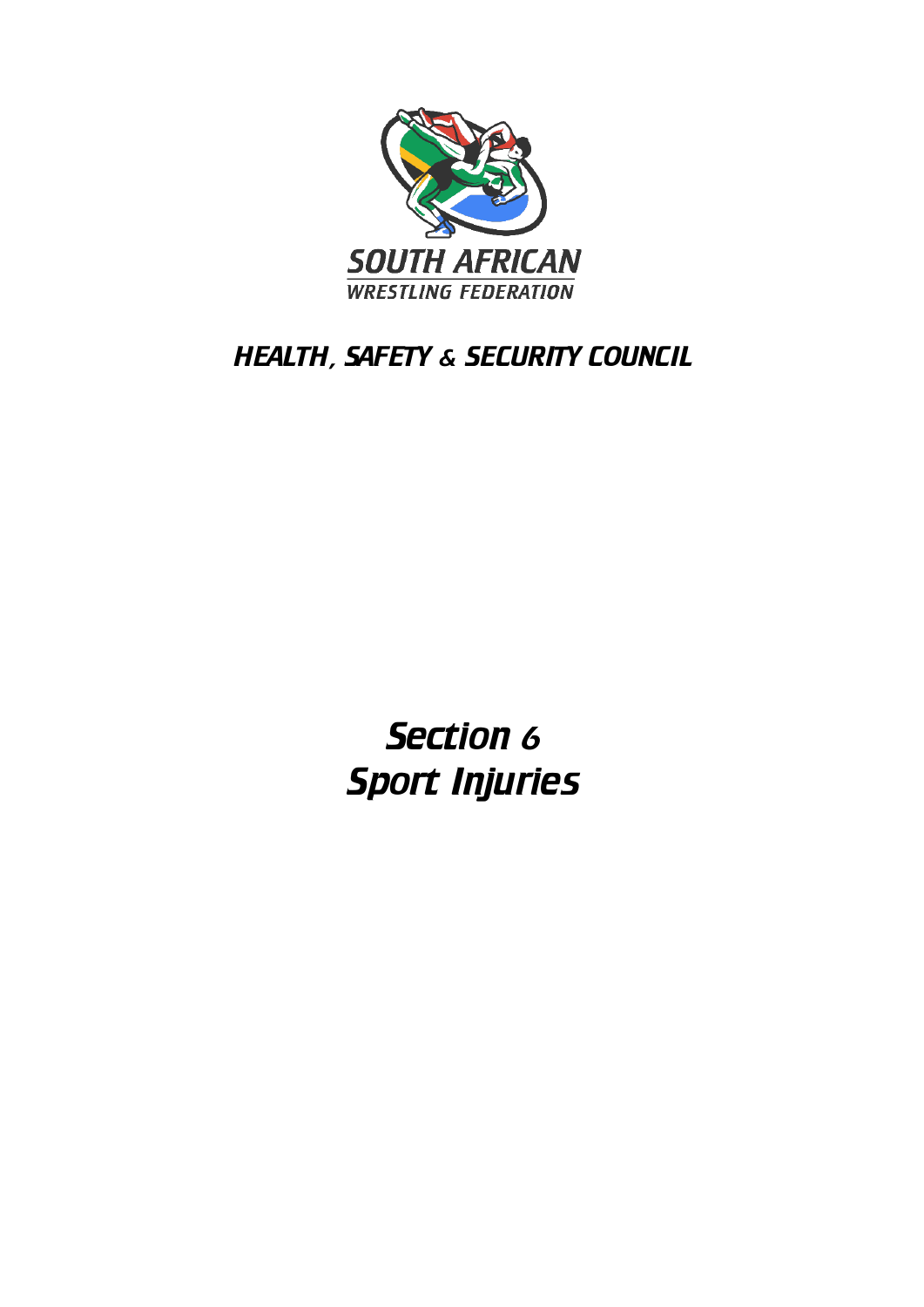## **1 INTRODUCTION**

There are very few true sports injuries, as most injuries occurring in sports commonly occur in everyday activities. There are, however, some injuries occurring exclusively in sports, which rarely occur in other aspects of life, and it is primarily these injuries that will be discussed.

In studying sports injuries, it has been found that different sports have different types of injuries.

An easy classification to grasp and also utilise in the understanding of the mechanisms and treatment of sports injuries is that there are two types of injury:

- **overuse**
- **overload**

#### **Overuse**

As the name implies, comes from repetitive activity which eventually creates excessive friction and therefore injury.

Overuse injuries are more common in sports where endurance activity is a factor, eg. Longdistance running and competitive swimming. Not uncommonly, the overuse and overload injuries occur together often together and often aggravate one another, eg. Shoulder pain in long distance swimming may be aggravated by the use of hand paddles which increase the load on the shoulder joint.

Most of the time, if the sportsman progresses carefully, his tissues will gradually adapt to the friction caused by the activity. Usually, if he attempts too much too soon, his body will fail to adapt, and that will lead to injuries.

Incorrect training is a very common cause of overuse injuries.

#### **Overload**

May be either *intrinsic* or *extrinsic*.

*Intrinsic* implies overloading of one's own tissues without any external forces being applied, eg. the sprinter who tears his hamstring muscles.

**Extrinsic** indicates forces from the outside, which will cause overloading of a part of the body and thus lead to injury, eg. a tackle in rugby.

This course hopes to help you avoid injury in the first place, explain an injury should it occur and give you advice on the best approach to treatment.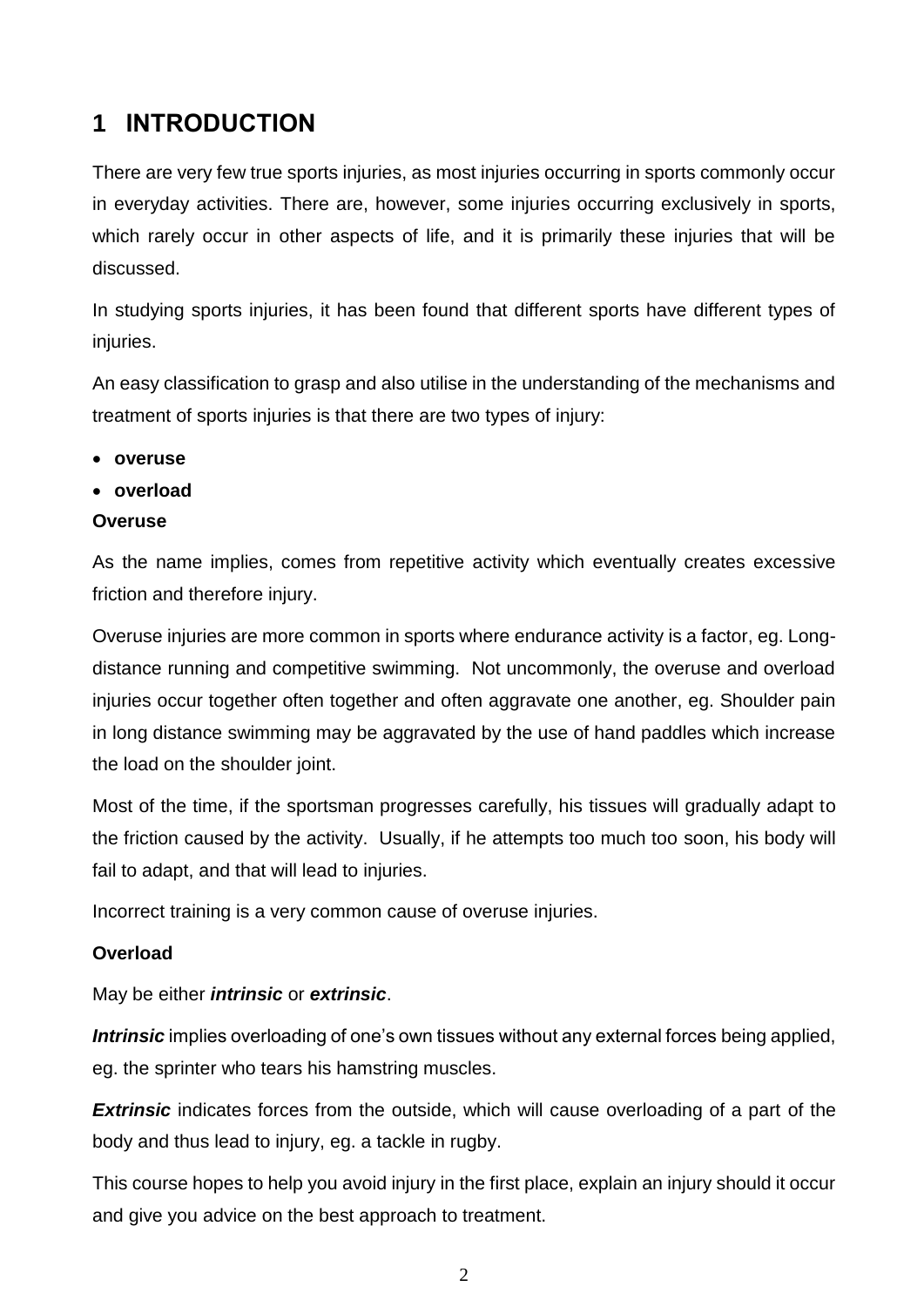## **2 HEAD INJURIES**



## **HEAD INJURY WITH LOSS OF CONSCIOUSNESS (CONCUSSION)**

**Cause -** Hard knock against head, e.g. dive head first against other player, hit with a cricket or hockey ball against head.

### **Intervention - (General)**

- Primary survey Check level of consciousness and history of loss of consciousness.
- Stop any surface bleeding and cover wounds with suitable bandages.
- Do not stop cerebrospinal fluid leaking from the nose or ears. It can lead to increased pressure on the brain.
- Prevent any movement of the head. Remember the possibility of a neck injury.
- Apply a cervical collar and transport on a spine board.
- Manage shock check every 5 10 minutes for signs of life.
- Alert the emergency services if necessary.

## **UNCONSCIOUS FOR LESS THAN 10 SECONDS**

- Remove player from bystanders (especially the coach).
- Assess level of consciousness:

Ask for specific facts.

Listen to his account of e.g. what position he played, in which direction he played, where he is, who the opposing team is, the score.

Test hand/eye co-ordination - put your finger on your own nose - player must take your finger and place it on his nose.

Must be able to walk on a straight line with both feet.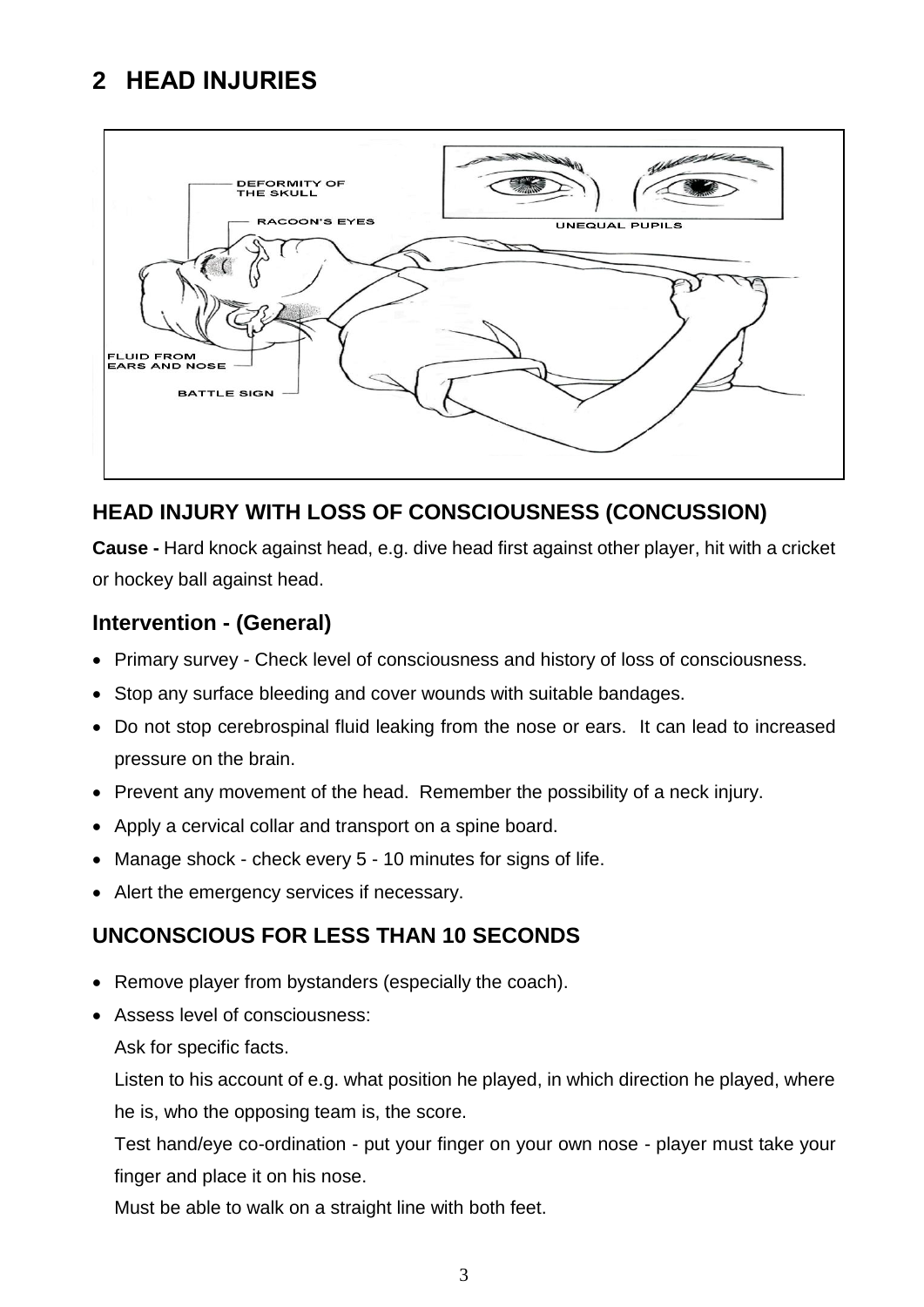Player must stand up straight and put his left heel on his right knee, without falling over.

• Make a decision based on the facts and the safety of the athlete *Oriented Athlete* - Aware of the facts and firm on his feet - he can continue playing. *Athlete unsure & unstable* - Rather leave the field.

### **UNCONSCIOUS FOR MORE THAN 10 SECONDS**

- **EXT** Apply a cervical collar to stabilise the head and remove player from field on a spine board.
- Player must suspend sporting activities for 3 weeks and visit a medical professional to asses the extent of the injury.

**Note:** Swelling in the brain can lead increased risk of bleeding - if a player has a second head injury within 3-6 weeks - second head injury could cause death

### **DEEPLY UNCONSCIOUS**

- Maintain an open airway be prepared for neck injury (jaw thrust),
- Place in recovery position
- Examine pupils
- Test for pain reflex
- Look for convulsions
- Ask if doctor is present urgent hospitalisation,
- Transport with cervical collar on spine board under supervision (ambulance)

### **IMPORTANT**

# **Take note of the following and always seek medical advice from a professional:**

#### **Headaches and/or double vision/vomiting**

No sport contact for a period of at least 6 weeks and recommend neurological examination

#### **Further prolonged unconsciousness**

Recommend Hospitalise for observation.

*Note:* that all persons with concussion must be observed for 24 hours to detect bleeding inside the brain.

#### **Repeated concussion:**

Player should avoid contact sport permanently, insist on neurological examination.

# **CONCUSSION CAUSES PERMANENT DAMAGE TO THE BRAIN CELLS**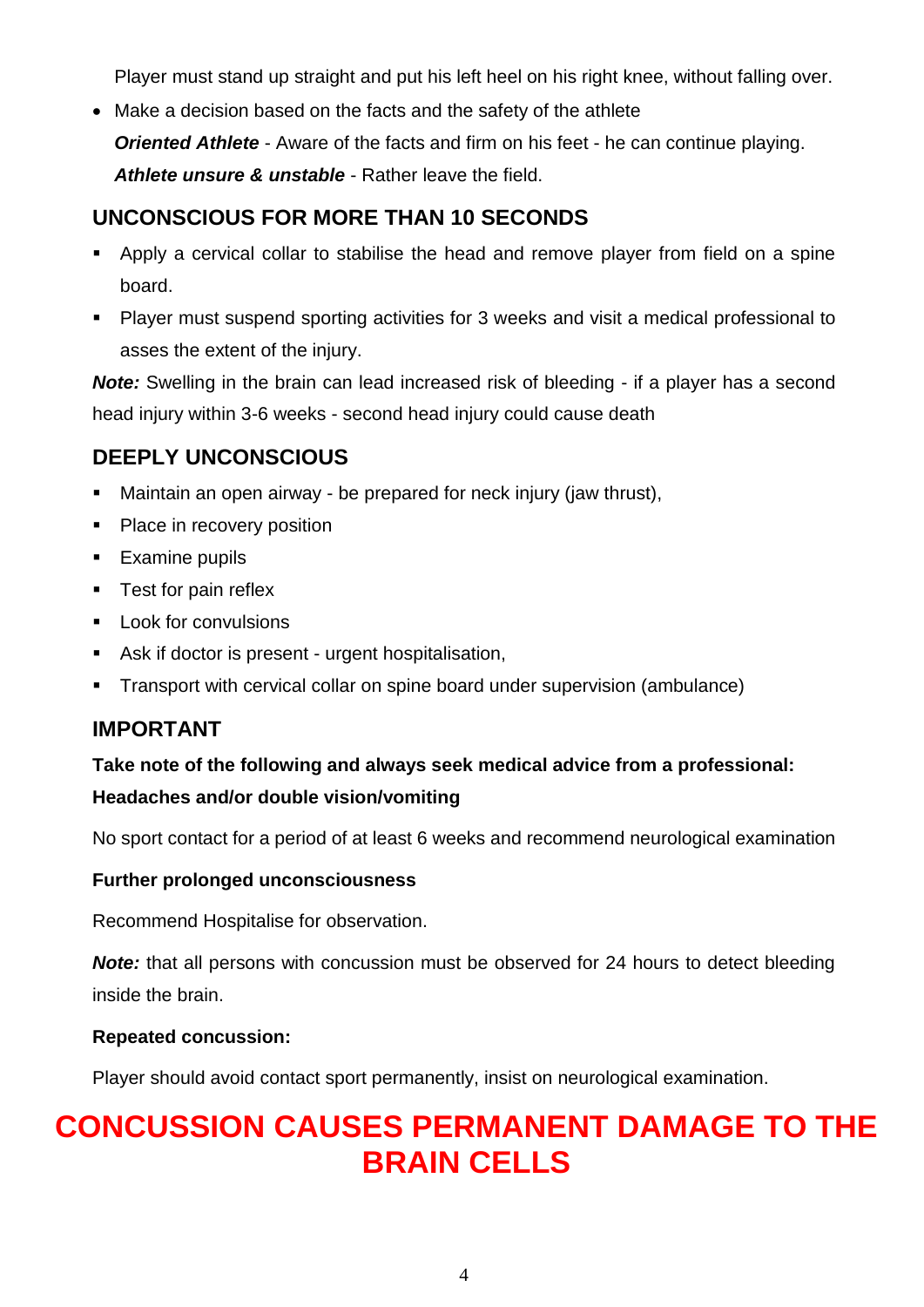## **3 FACIAL INJURIES**

## **EYES**

- **EXEC** Lime in eyes: rinse with clean water.
- Blue eye because of hard knock: check for fracture, swelling -
- No abnormal swelling apply ice.
- **Example Finger in eye rinse with sterile water, cover with gauze and micropore.**

## **NOSE**

- Normal bleeding or because of hard knock direct pressure, apply ice (wrapped in gauze)
- **EXP** If disfigured, heavily swollen, bleeding profusely (suspected fracture) no pressure refer to doctor immediately - preferably within 30 min.

## **EAR**

- Cartilage torn leave field thick layer of gauze dress wound -resume game.
- Hard knock on ear burst ear-drum? Refer to the doctor.
- Cauliflower ear doctor must drain

### **JAW**

■ Dislocated or broken because of hard knock - support and refer to doctor.

## **MOUTH**

- Tooth out If clean, push back. If dirty transport in wet gauze or milk and let player bite on moist gauze - refer to dentist immediately.
- Braces on teeth Remove player from field except if he is wearing a mouth guard that has been prescribed by a dentist.
- Tongue cut Blot inside mouth with gauze don't rinse too much as it encourages bleeding. Player must bite on wet gauze.

## **THROAT(Trachea)**

- Indented windpipe because of hard knock: head back lift jaw
- **EXECT:** If possible pull out windpipe with fingers let patient cough
- **Transport in semi-seated position and maintain open airway**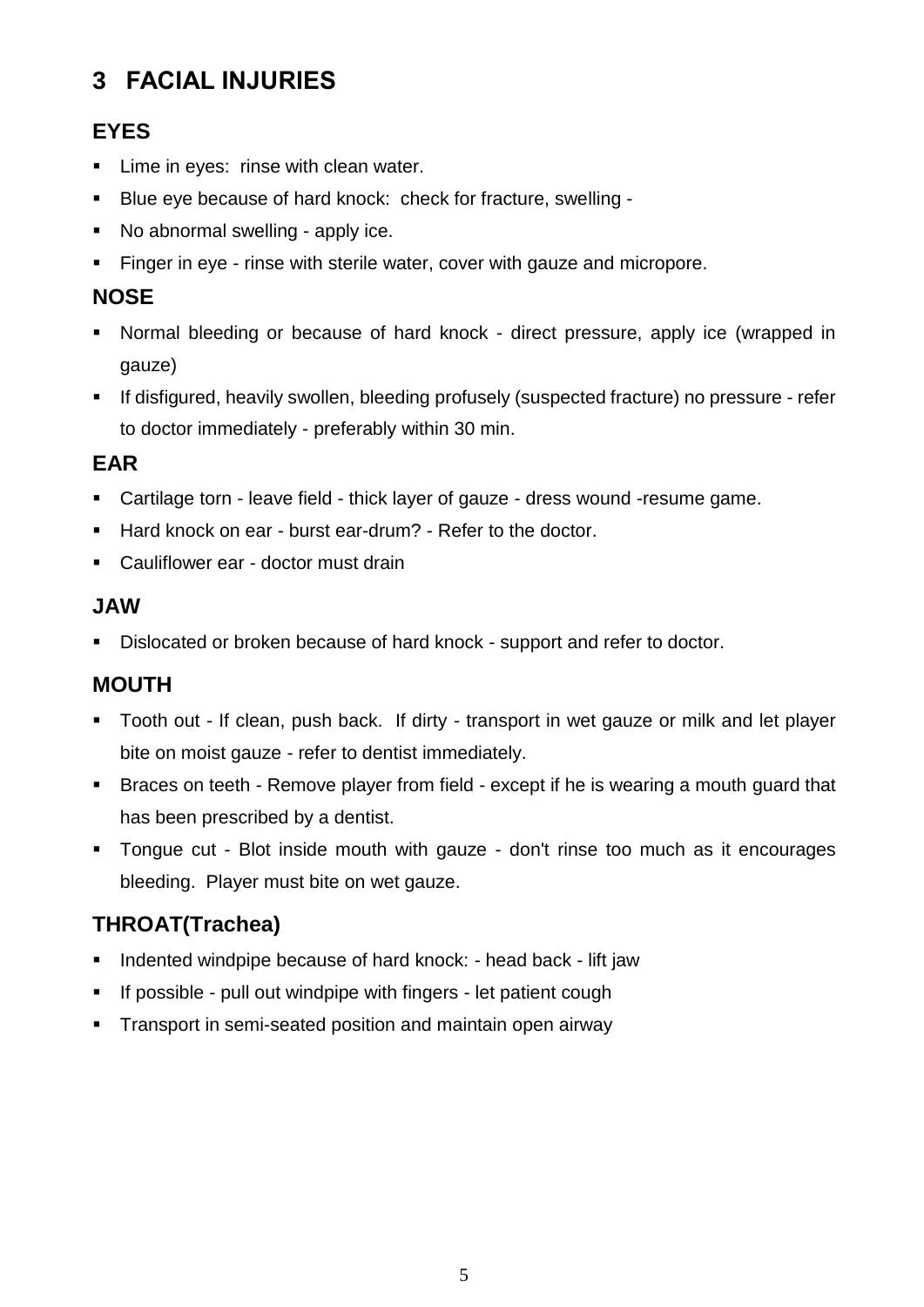## **4 SPINAL INJURIES**

Spinal cord injuries are some of the most traumatic injuries to care for as they affect most other organ systems and improper handling of the patient can result in death.

The neck is probably the most vital and vulnerable part of the anatomy in the body. It contains the airway, the entire blood supply to the brain and the nerve supply to the whole body below the head. For this very reason, injuries to the neck are extremely serious.

The spine extends from the base of the skull right down to the coccyx and contains the spinal cord and nerves.

Motor vehicle / cycle accidents, diving into shallow water, falls from heights etc., are the main causes of neck / spinal injuries.

Any suspected neck / spinal injury must be considered to be serious and the patient must be treated with caution. This patient may only be moved if his life is in danger. It has been shown through research that many spinal injured patients have been paralysed due to incorrect management and transportation.

### **Symptoms**

#### **Pain that accompanies movement**

Suspect spinal injury if the patient complains of pain when moving an apparently uninjured neck, shoulder or leg. Pain from a spinal injury may be localised and the patient should be able to indicate exactly where it hurts.

- **Pain independent of any movement**
- **•** This is generally intermittent instead of constant and may occur anywhere along the spine between the top of the head and the tops of the legs. If the lower spinal cord or column is injured, the patient may feel pain in his / her legs.
- **Lack of response to pain or other stimuli**
- Numbness, tingling or weakness in the arms and / or legs.
- **Weakness, loss of sensation or paralysis below the level of injury.**  In a conscious patient, paralysis of the extremities is considered the most reliable sign of spinal injury. Loss of function in either the upper or lower extremities.

## **Signs**

- **Lacerations, cuts, punctures or bruises** over or around the spine (these indicate forceful injury). Injuries of the neck may be accompanied by bruises or cuts on the head and / or face.
- Visible *deformation of spine* (not a common sign). never ask the patient to move his neck or back to test for pain. In can aggravate an existing injury.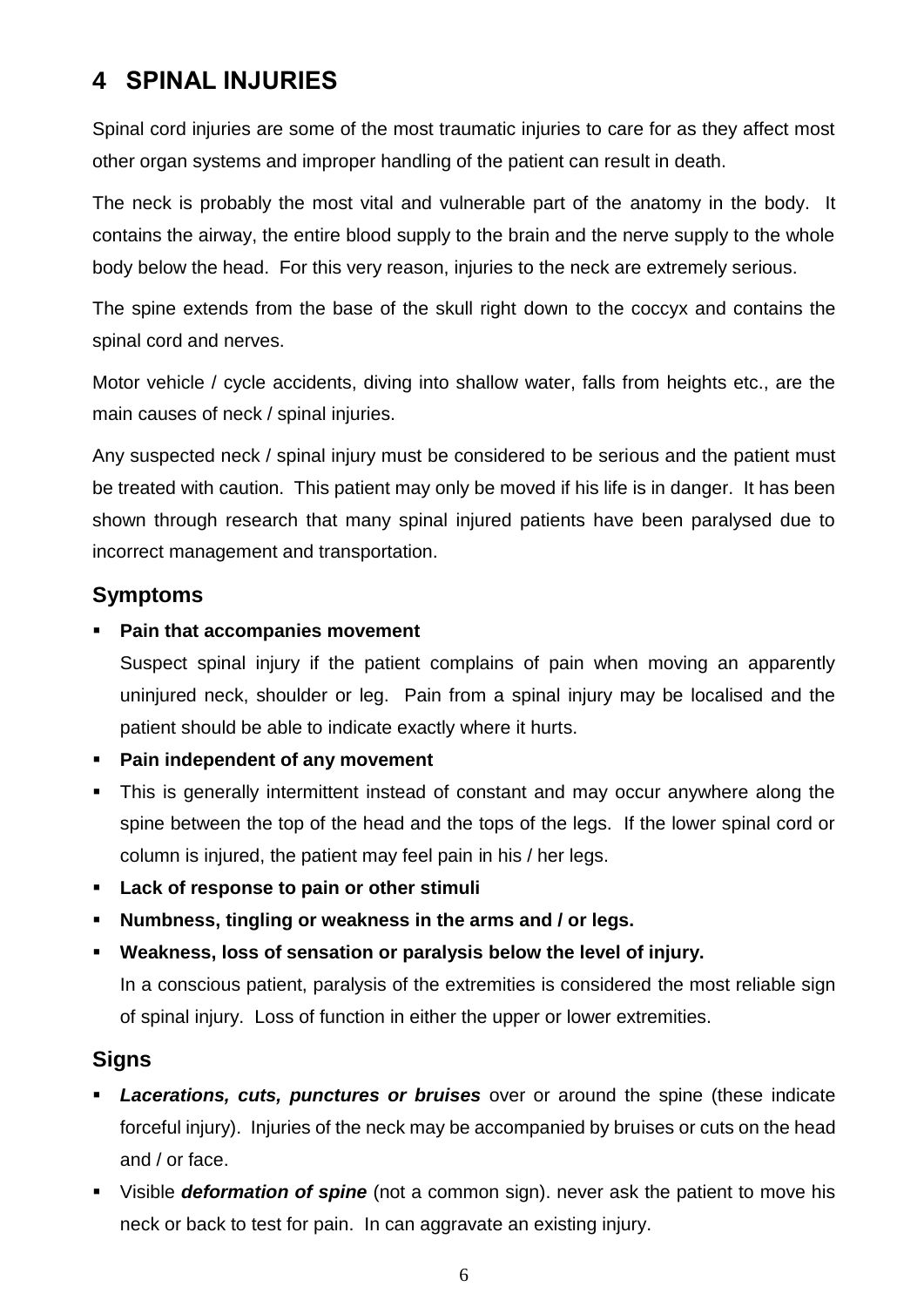- **Impaired breathing** or breathing that involves little or no chest movement. The diaphragm may continue to function even though the chest wall muscles are paralysed. (Frog breathing)
- **Loss of bowel and / or bladder control.**
- Skin may be **warm and dry**.

### **Assessment**

History of the incident? If the patient is unconscious assume that he / she has a spinal injury and manage accordingly.

If the patient is conscious, the following assessment can be made:

- Touch the patient's foot and leg and ask him if he feels your touch. Do this on both sides.
- Ask the patient to move his toes.
- Touch the patient's hand and arm and ask him if he feels your touch. Do this on both sides.
- Ask the patient to move his fingers.
- Ask the patient to grasp your hand as though he is going to shake your hand, then ask him to squeeze your hand. The grip should be strong and firm and should not cause any pain. Do this procedure with both hands.

## **Intervention**

- Ensure an adequate airway, breathing and pulse. Recovery position for unconscious patient.
- Use the jaw thrust manoeuvre to open the airway, should the tongue be blocking the airway.
- The head and neck must be immobilised with a cervical collar.
- The patient should then be immobilised and placed on a full spine board.
- Control any bleeding, but do not put any pressure on a suspected skull fracture to control bleeding as you could push fragments of the bone into the brain.
- Manage shock

## **IMMOBILISATION WITH A CERVICAL COLLAR**

- The size of the collar should fit the patient. If the collar is too large, it can cause extension to the neck. press against the jaw and compromise the airway. If the collar is too small it will not give sufficient support. If the collar is too tight, it can impair circulation.
- **E** It is recommended that 2 rescuers perform this procedure. This will ensure that the neck has sufficient support and further injuries are prevented. If patient is lying on his back: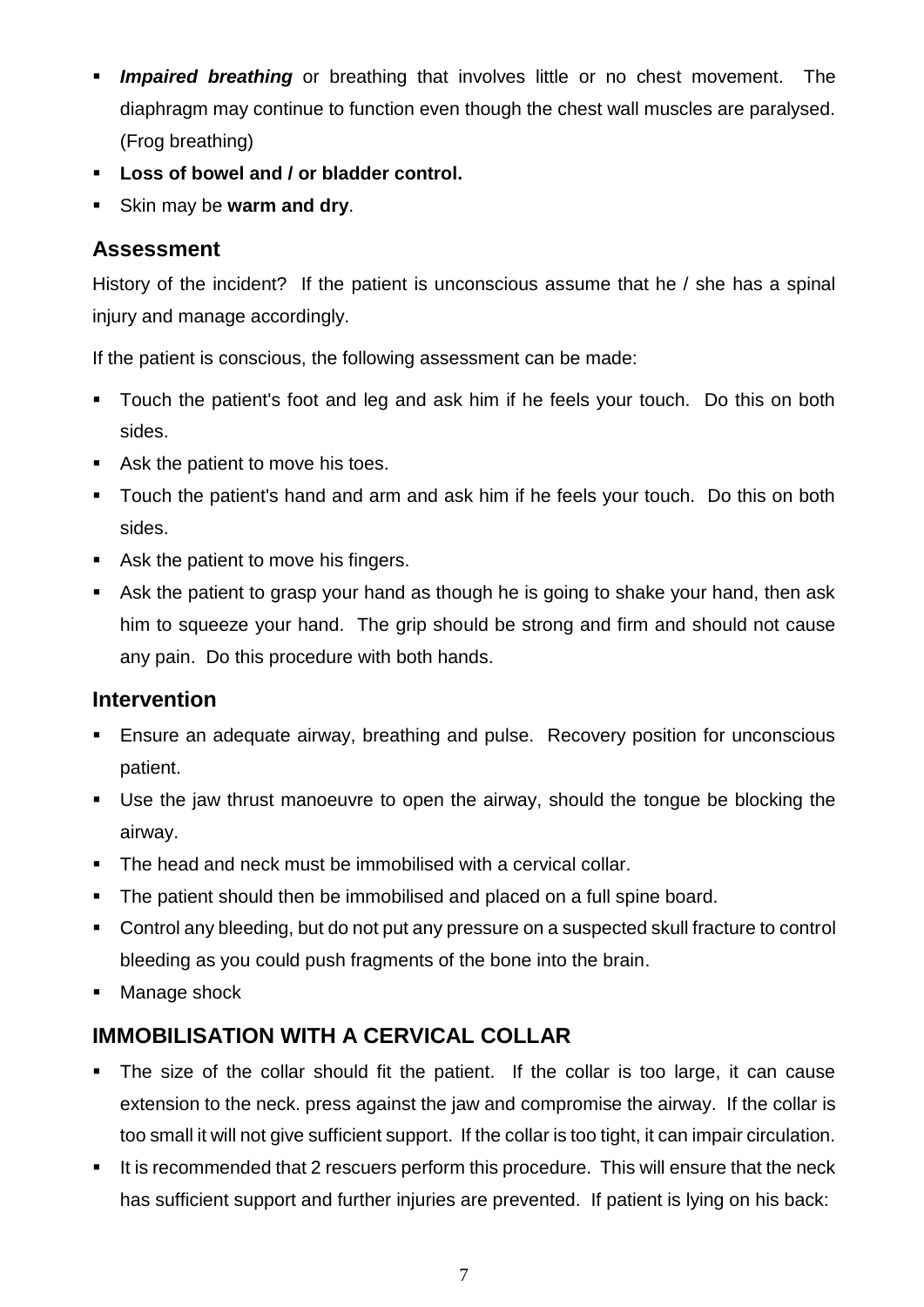- While one rescuer is supporting the neck and head, the second rescuer must slide the collar into position under the chin and fasten it. Ask the patient if it is comfortable.
- Do not attempt to apply this procedure if you do not have the necessary skill.
- Warning: Do not use improvised collars e.g. of newspapers if you suspect a back or neck injury. It can cause permanent damage to the patient.

A CERVICAL COLLAR DOES NOT GIVE ENOUGH SUPPORT TO THE NECK. STABILISATION BY HAND CAN ONLY BE RELEASED WHEN THE PATIENT IS IMMOBILISED ON THE TRAUMA BOARD.

### **IMMOBILISATION OF THE SPINE**

#### **WARNING!!! Do not attempt this on your own or without trained assistance!**

- Once the neck has been immobilised with a cervical collar, the patient should be secured to a full spine board. This will require a team of people (at least 4 - 5)
- **.** The patient must be log rolled as a unit, without any movement on the neck and his/her body kept in alignment. Here one person should support the head and neck, while another person supports the feet. The third and fourth persons sit on one side of the patient to turn the patient. The person at the head gives the command to roll and the patient is turned as a unit. While the patient is turned onto his/her side, slide the board in under the patient. The patient is then gently lowered onto the board.
- The patient should then be immobilised onto the board with either a spider harness (if available), straps or bandages over the shoulders, chest, hips, knees and ankles. Lastly the head should be secured to the board. The strap across the chest should not be too tight or it may inhibit breathing.



## **TRANSPORTATION**

Once the patient has been secured on a full spine board, he/she should be transported in the lateral side position to protect his/her airway.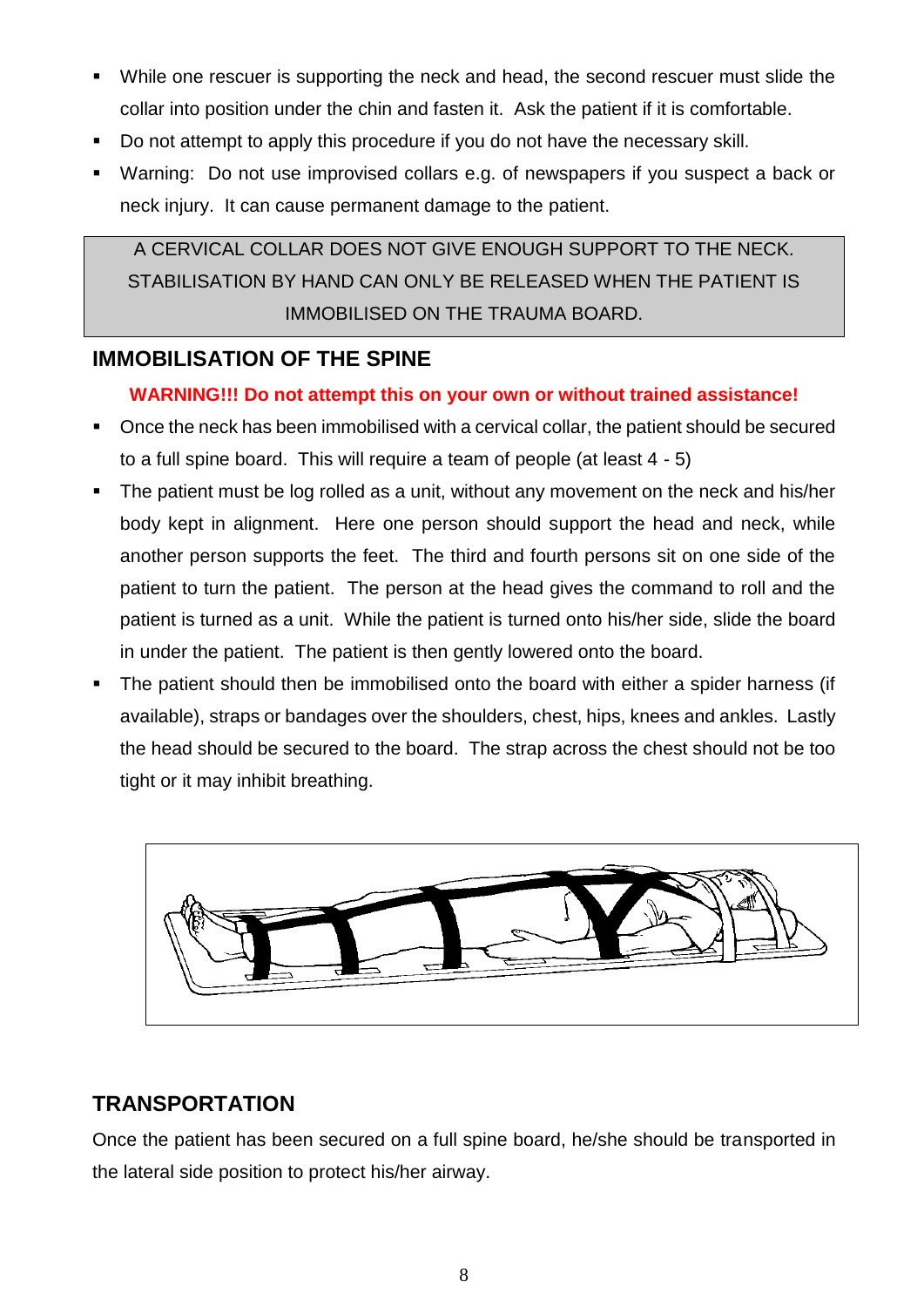## **5 INJURIES TO MUSCLES, TENDONS AND LIGAMENTS**

## **THE MECHANISM OF A MUSCLE INJURY**

The small capillary veins in the muscle are torn and blood is released into the tissue of the muscle. This causes pain because it is a foreign substance in the muscle. It also causes swelling and later possibly infection. If untreated, the blood that is between the tissues causes scar tissue which weakens the muscle. The object of treating an injured muscle is to keep the blood that leaks from the veins into the muscle tissues to a minimum.

### *Use R - I - C - E*.

Let the patient *REST* to prevent more bleeding. Apply *ICE* to make the veins contract **Compression** (bandaging) also stops blood flow and *Elevation* prevents the limb from swelling too much.

### **TYPES OF INJURY**

#### **TORN MUSCLE**

As result of too much stress on muscle. Sudden pain and feeling of lameness in limb, swelling, discolouring, cannot go on with activity. (Rest for 6 weeks).

#### **PULLED MUSCLE**

As the result of too much stress on muscle - muscle still intact. Pain when muscle is used, sometimes swelling.

#### **BRUISES**

As the result of hard knock on soft tissue. Sometimes severe swelling e.g. on parts with thin layer of tissue on bone.

#### **Intervention**

**R**EST **I**CE **C**OMPRESSION **E**LEVATION

#### **MUSCLE CRAMPS**

Caused by unfitness, high temperature, too much exercise, weak blood circulation in thigh, calves and foot.

#### **Intervention**

Let patient relax.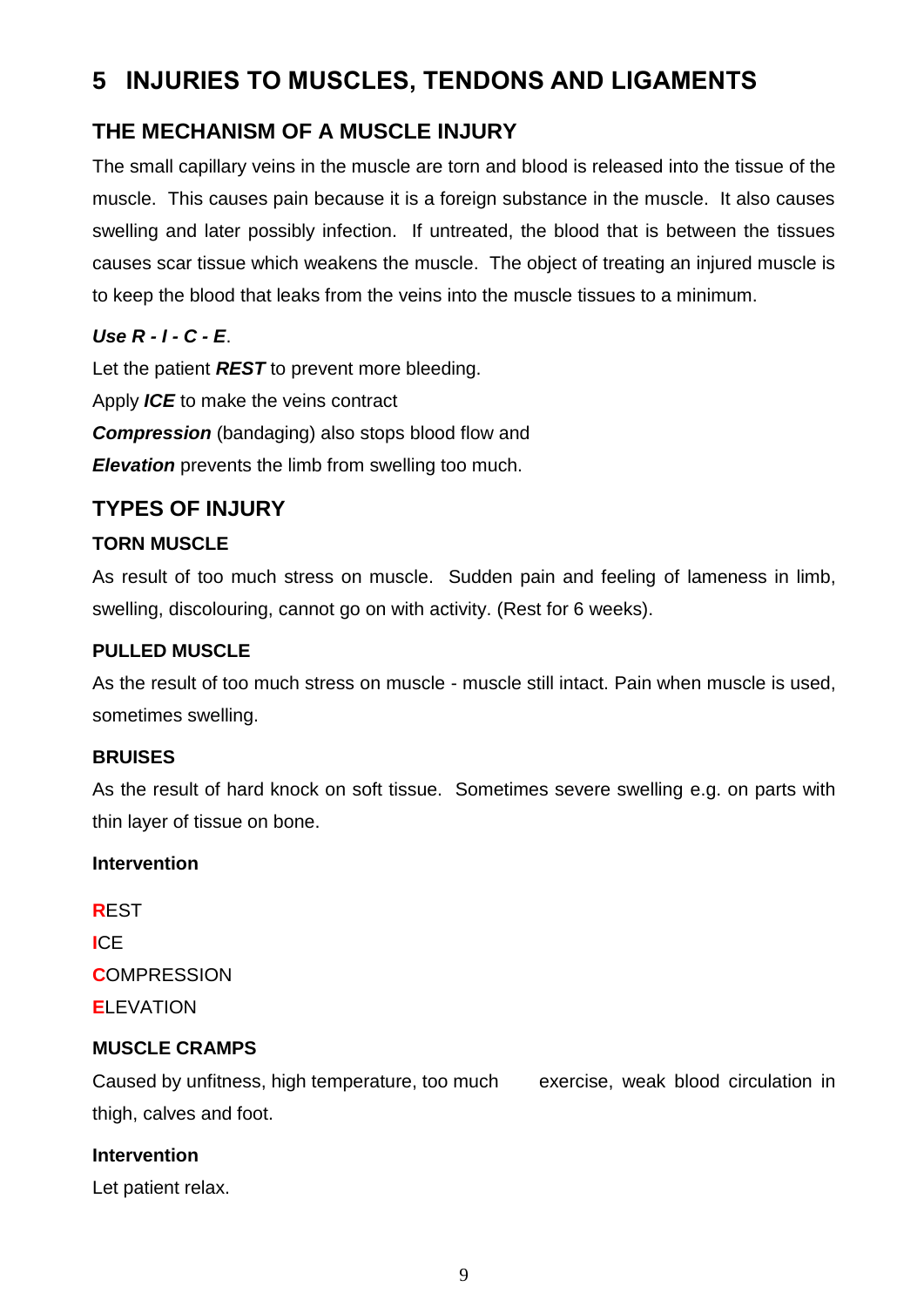### **Thigh**

Push thigh against stomach and lower leg against thigh - patient must not "help" Repeat.

#### **Calves**

Support the lower leg and move ankle up and down.

After the cramp has gone - massage leg in direction of body.

## **6 SPECIFIC FRACTURES RESULTING FROM SPORTS ACTIVITIES**

All fractures must be handled according to the principles as laid down in Level 1 syllabus.

#### **COLLAR BONE**

| <b>Test</b>         | Can't lift elbow                                                                                                                    |
|---------------------|-------------------------------------------------------------------------------------------------------------------------------------|
| <b>Intervention</b> | Take jersey off - healthy side first, then injured side. Put injured arm in<br>big sling.                                           |
| <b>Caution</b>      | Sterno-clavicula dislocation can be serious. Collarbone can also be<br>dislocated at shoulder -treat as for fracture of collarbone. |
| <b>FEMUR</b>        |                                                                                                                                     |
| <b>Intervention</b> | As for other fractures                                                                                                              |
| <b>Caution</b>      | Heavy blood loss - to hospital as soon as possible. Do not move<br>without immobilisation.                                          |
| WRIST               |                                                                                                                                     |
| <b>Intervention</b> | Remember filling                                                                                                                    |
| <b>Caution</b>      | Especially careful with young children, growth plates can be<br>damaged.                                                            |
| <b>FINGERS</b>      |                                                                                                                                     |
| <b>Intervention</b> | Gauze between fingers and tie to healthy finger and send to doctor.                                                                 |
| <b>Caution</b>      | Untreated fractures of fingers can cause permanent damage.                                                                          |
| <b>ANKLES</b>       |                                                                                                                                     |
| <b>Intervention</b> | As for other fractures. Be careful when aligning it. Immobilise in the<br>most comfortable position.                                |
| <b>Caution</b>      | Check blood and nerve supply.                                                                                                       |
| <b>KNEES</b>        | See separate notes                                                                                                                  |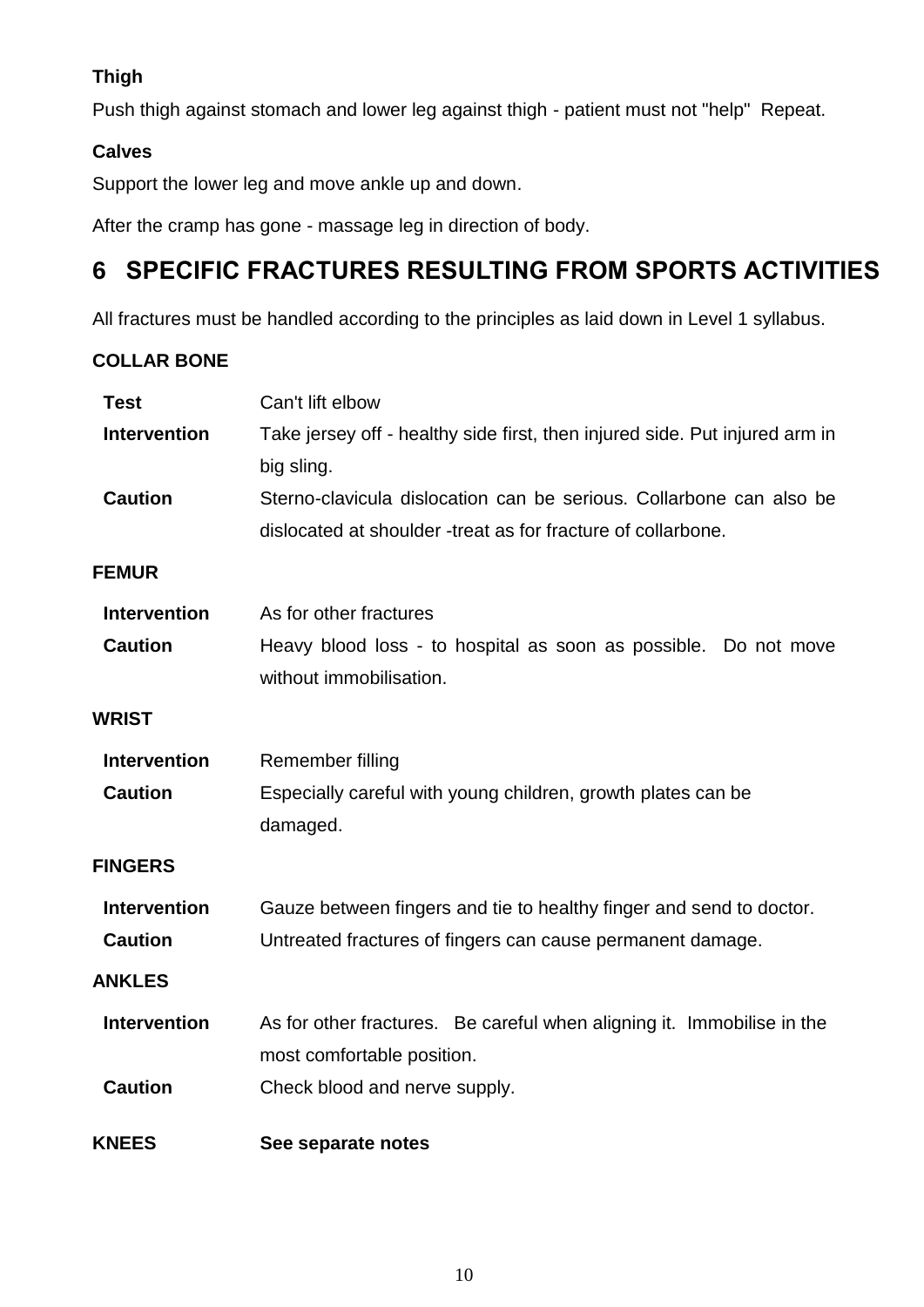## **7 INJURIES TO JOINTS**

#### **SPRAINS**

Joint abnormally forced - bleeding - ligaments torn. Bones still in normal relationship. Common sprains on sports field: wrist, ankle, fingers, knee.

#### **Signs and symptoms**

- Pain in and around joint.
- Pain with movement of joint.
- Swelling at site of injury.
- Subcutaneous bleeding causes blue colour under skin.

#### **Intervention**

#### **R**EST – **I**CE – **C**OMPRESSION – **E**LEVATION

#### **DISLOCATIONS**

Bones are not in the normal relationship as result of strong force exerted on joint. Fractures are common with dislocations.

#### **Signs and symptoms**

- Deformity, swelling and discolouring,
- Pain, cannot move joint, limb lame and useless,
- Shock can develop because there can be severe bleeding in the larger joints.

#### **Intervention:**

- Do not try to reduce as this can cause further damage, even a fracture.
- Check pulse and nerve supply below dislocation.
- Place in comfortable position.
- **.** Immobilise with splints, bandages and filling.
- Manage shock and hospitalise immediately.

#### **SPECIFIC DISLOCATIONS ON THE SPORTSFIELD**

**Shoulder** Filling under arm - send to doctor immediately.

**Elbow** VERY SERIOUS if nerves and arteries are pinched or cut off.

Try to keep straight to encourage blood flow. - To hospital immediately.

**Wrist** Can lead to permanent stiff wrist - Immobilise.

#### **Fingers** Don't reduce - can cause fracture - Send to doctor.

## **All injuries to fingers must be treated with care to avoid permanent damage.** *NO FIRST AIDER, UNDER ANY CIRCUNSTANCES, REDUCE A DISLOCATION*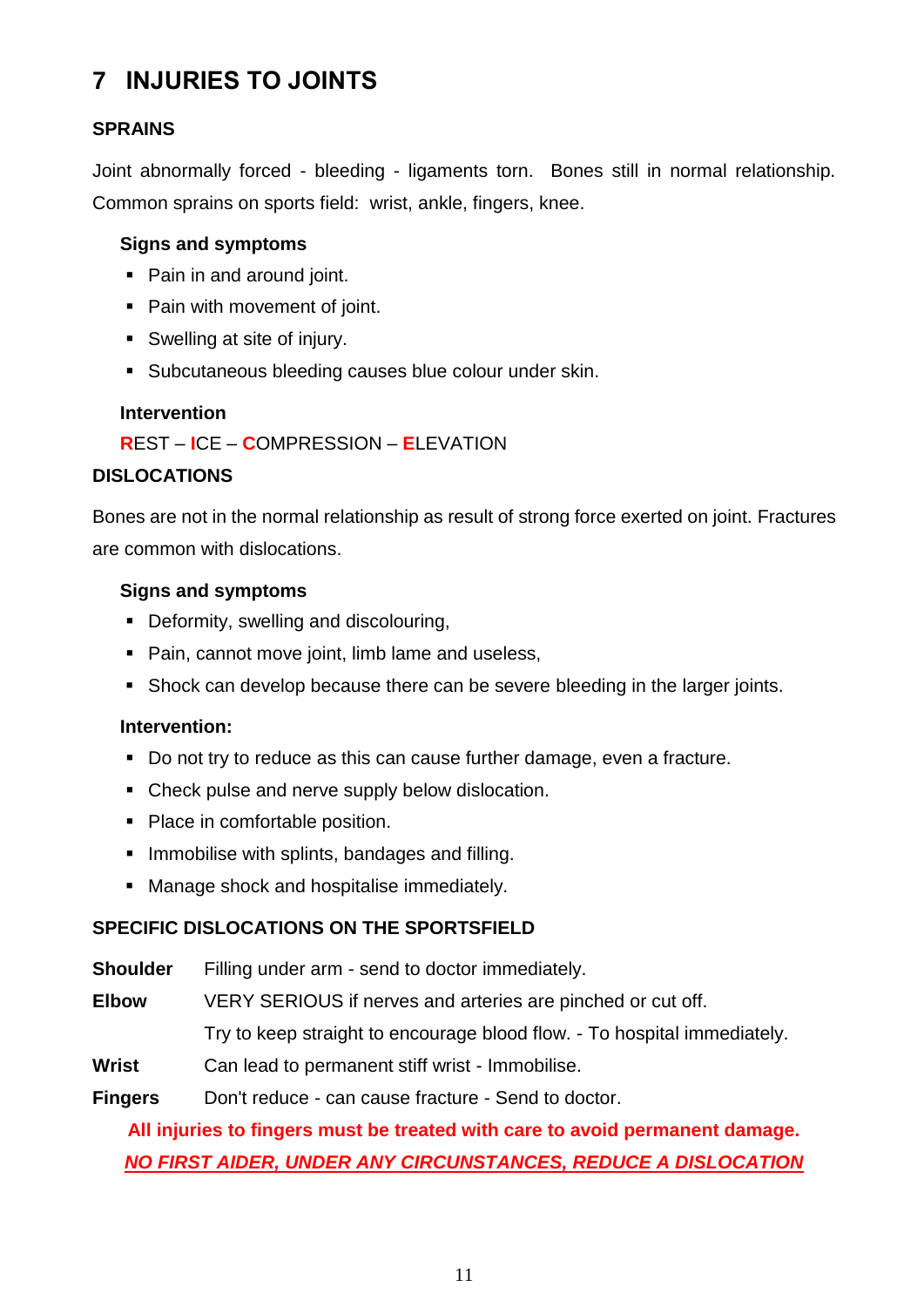## **8 INJURIES TO THE KNEE**

The knee joint is the largest joint in the body. The femur and tibia are the longest bones in the body and place a lot of pressure on the knee joint. Muscles, tendons ligaments give stability to the knee.

#### **CLASSIFICATION OF KNEE INJURIES**

#### **Soft tissue injuries**

- Bruising resulting from hard knocks.
- Injuries to ligaments:
- Partial tear of ligaments
- Complete tear of ligaments
- Muscle injuries

#### **Injuries to cartilage**

Caused by too much rotation of the knee joint

#### **Fractures**

Fractures of the patella

#### **Dislocations**

- Partial Partial dislocation of the patella is fairly common.
- Complete dislocation This is a very serious injury that seldom happens.
- Complicated Damage to the nerves and blood vessels can result from a dislocation. Fractures of joint bones can also cause complications

#### **Mixed injuries**

Any combination of above injuries. It is often found in soccer and rugby where the ligaments are injured as result of rotation of the knee joint when the foot is still anchored on the ground or when a player gets tackled and there is impact to his knee while its still in extension.

#### **EXAMINING A PATIENT WITH A KNEE INJURY**

**History** Listen to the patient's explanation the how the injury occurred. Visual observation of the incident will also help the first aider.

#### *Watch the game!*

**Evaluation** Observe for swelling and discolouring. Compare the injured limb to the uninjured limb for irregularities and deformities. Observe the position in which the limb is held by the patient.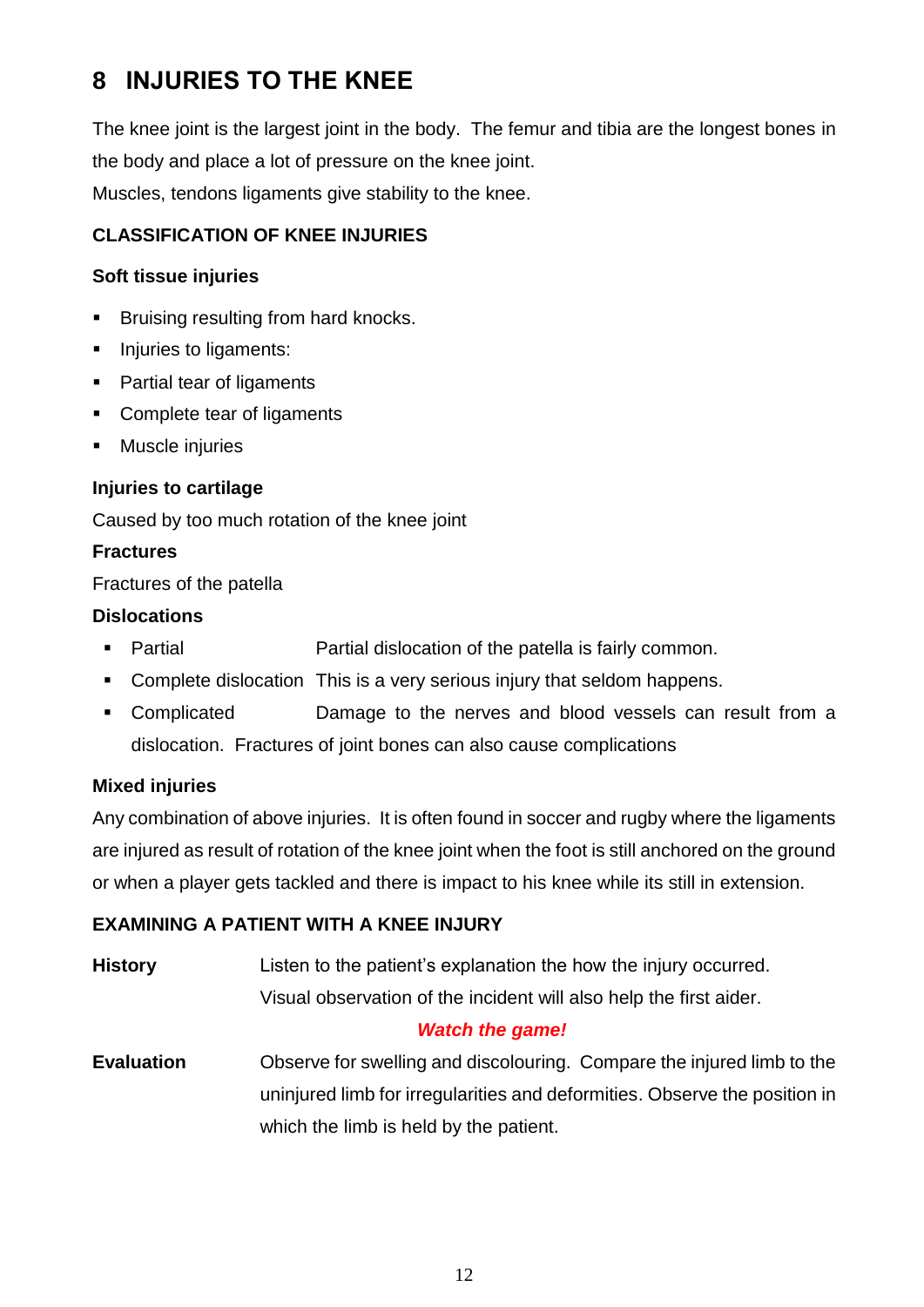**Palpation** Check the distal pulse and sensation. Check if the tenderness is local or diffuse. Feel for deformity and check for visible abnormal knee alignment.

**Movement** Ask the patient to bend his knee if possible - do not use force.

**Normal use** Ask the patient to stand and walk, if possible.

### **EMERGENCY TREATMENT OF THE KNEE**

The first decision that the first responder/doctor has to make is if the patient may resume playing. In the event of an severe injury to the ligaments, dislocation or a fracture, it is obvious that the patient cannot play on. Severe pain, swelling or bleeding in the injured knee will prevent the player to perform and force him to leave the field.

If in doubt, rather let the patient leave the field. After evaluation by a doctor, the patient could return, if possible.

Emergency treatment of the knee is based on 5 actions

## **R**est – **I**ce – **C**ompression – **I**mmobilisation – **E**levation

| <b>Rest</b>           | The patient must be carried off the field on a stretcher with support    |
|-----------------------|--------------------------------------------------------------------------|
|                       | under the knee. He must not put weight on the knee by walking. No        |
|                       | "hanging" between supporters with the knee dangling.                     |
| Ice packs             | Ice wrapped in thin material must be placed on the knee. It will prevent |
|                       | further bleeding and swelling and reduce pain.                           |
| <b>Compression</b>    | This reduces bleeding and swelling and will support the knee.            |
|                       | Be careful not to put the roller bandage on too tightly as could impair  |
|                       | circulation.                                                             |
| <b>Immobilisation</b> | Prevents pain and further injury. A variety of splints are available. Be |
|                       | careful that you do not cause further injury by immobilisation. If the   |
|                       | knee cannot be straightened, immobilise in a comfortable position e.g.   |
|                       | with a roll of blanket under the knee while it is bent.                  |
| <b>Elevation</b>      | Reduces swelling and eases the flow of blood. It forces the patient to   |
|                       | rest his leg.                                                            |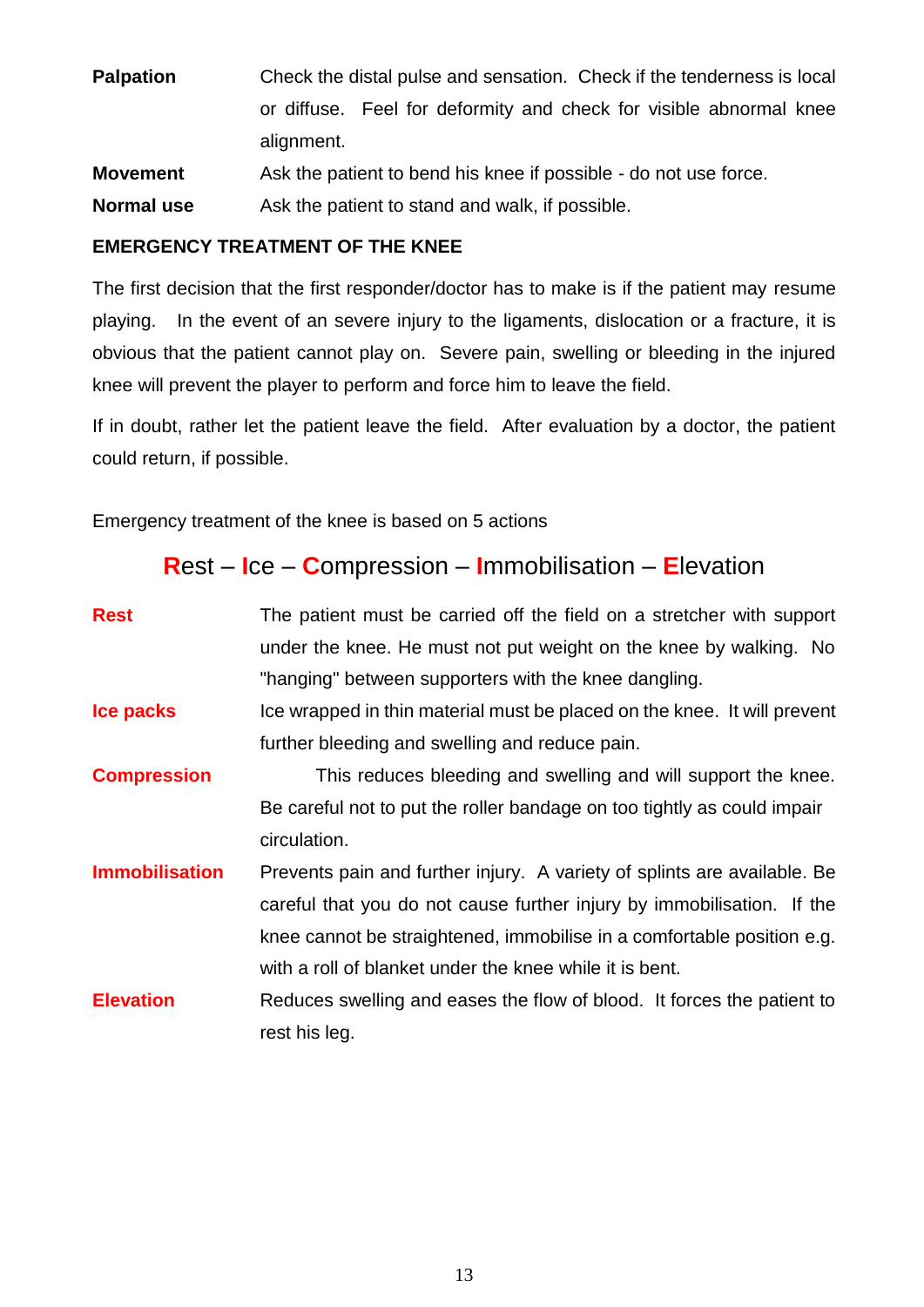## **9 DIVERSE INJURIES**

#### **HYPERVENTILATION**

Player tense, also learner in examination. Fast and deep breathing results in too much carbon dioxide in blood.

#### **Symptoms**

- Nervousness, headaches, convulsions.
- Fast breathing, muscle contractions.

#### **Intervention:**

- Calm down, let him breathe in paper bag or cupped hands.
- **Do not give oxygen**

#### **STITCH IN THE SIDE**

Diaphragm constricted, obstructing flow of blood.

#### **Intervention:**

■ Press with hand on the spot, bend over and expel air.

#### **WINDED**

Temporary paralysis of respiratory muscles resulting from of hard knock to the stomach.

#### **Intervention:**

- DON'T pump legs, can aggravate a possible fracture/ internal bleeding
- Let patient lie on his side with legs pulled up.
- Put ice on the back of his neck.

#### **KICK BETWEEN THE LEGS**

Can cause muscle-spasm, if pain becomes worse, see doctor.

#### **Intervention:**

- Player puts ice on himself.
- Take him under the arms and stamp on heels.
- Lie patient down with outstretched legs and kick under heels.

#### **HEAT SYNCOPE**

Low blood pressure due to blood filling the veins of arms and legs if after exercising for prolonged periods in the heat. (e.g. marathons)

#### **PREVENTION IS BETTER THAN CURE**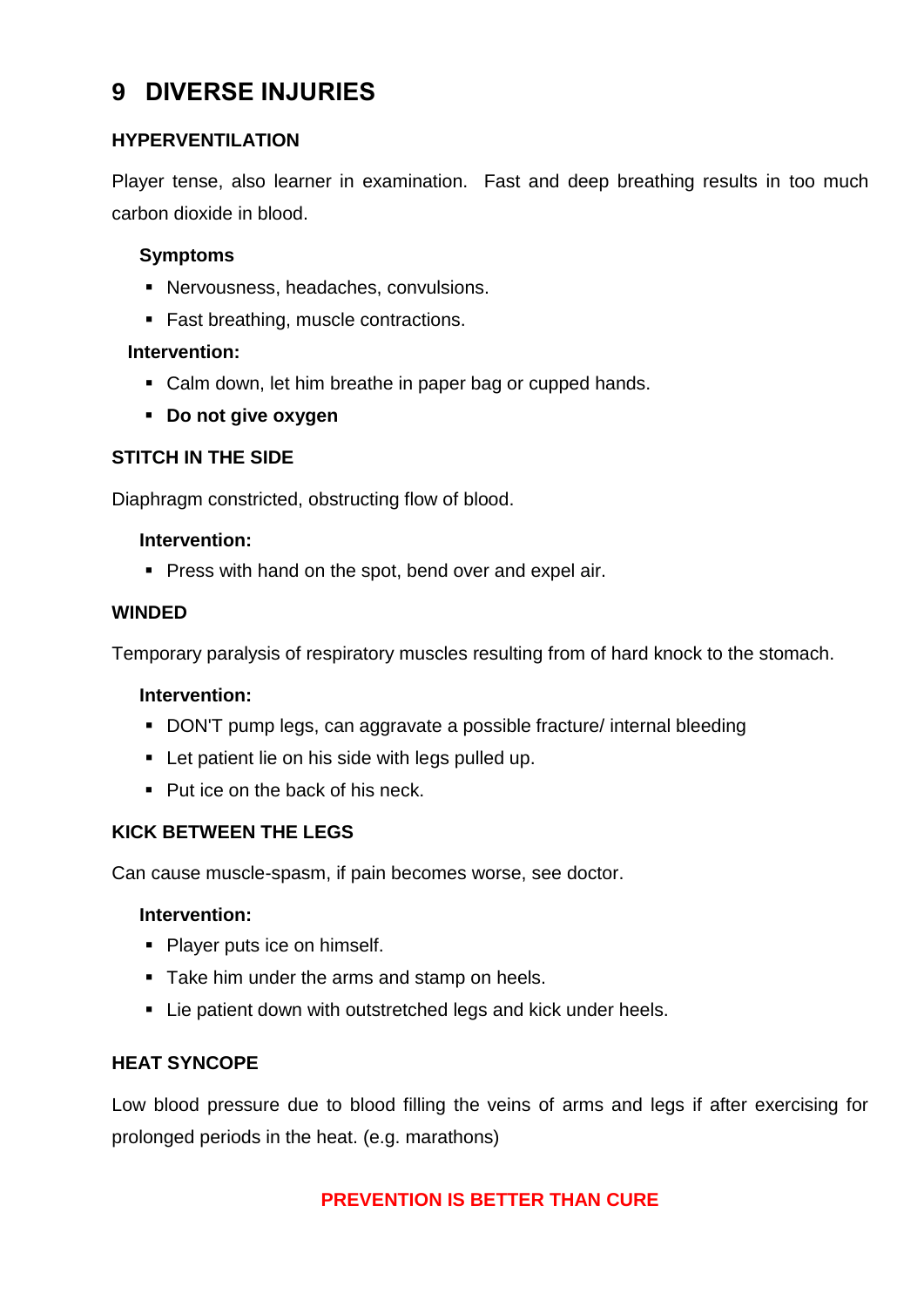#### **Signs and symptoms**

- Nausea, weakness.
- Dizziness, headache.
- Pulse fast and faint.
- Breathing fast because of shock.
- **E** Thirsty.
- Skin could turn from warm and wet to cold and clammy due to shock.

#### **Intervention:**

- Conscious patient: lie him down with legs and pelvis above head.
- Give fluid to drink if any reason to believe he is dehydrated.

#### **HEAT-STROKE - VERY SERIOUS**

The body unable to regulate temperature and cool down. Could lead to dehydration. Temperature rises to more than 42 °C, can lead to brain damage, kidney failure, coma.

#### **Signs and symptoms:**

- Confused, irritable, aggressive, irrational, dizzy, (LOC deteriorates)
- Skin dry and hot.

#### **Intervention:**

- Cool down by placing ice cold water for 5-10 minutes or placing ice on body especially large blood vessels in groin, neck and armpits.
- Cool down with fan: fan with cardboard or towel.
- DO NOT cover with blanket.
- Hospitalise immediately if unable to lower body temperature within 30 to 40 minutes.

#### **WOUNDS IN SPORT**

**Abrasions** occur frequently and must be properly disinfected.

**Neglected wounds** can lead to infections and blood poisoning.

**Cuts** occur frequently in rugby. Cuts in the face heal quicker after stitching.

**Blisters -** Keep skin unbroken, cover with plaster to protect skin. If skin is broken, clean with soapy water or disinfectant and cover.

#### **BLEEDING IN SPORT**

**External** bleeding as a result of contact games - usually not serious.

**Subcutaneous** bleeding is slight swelling, skin becomes blue - not serious